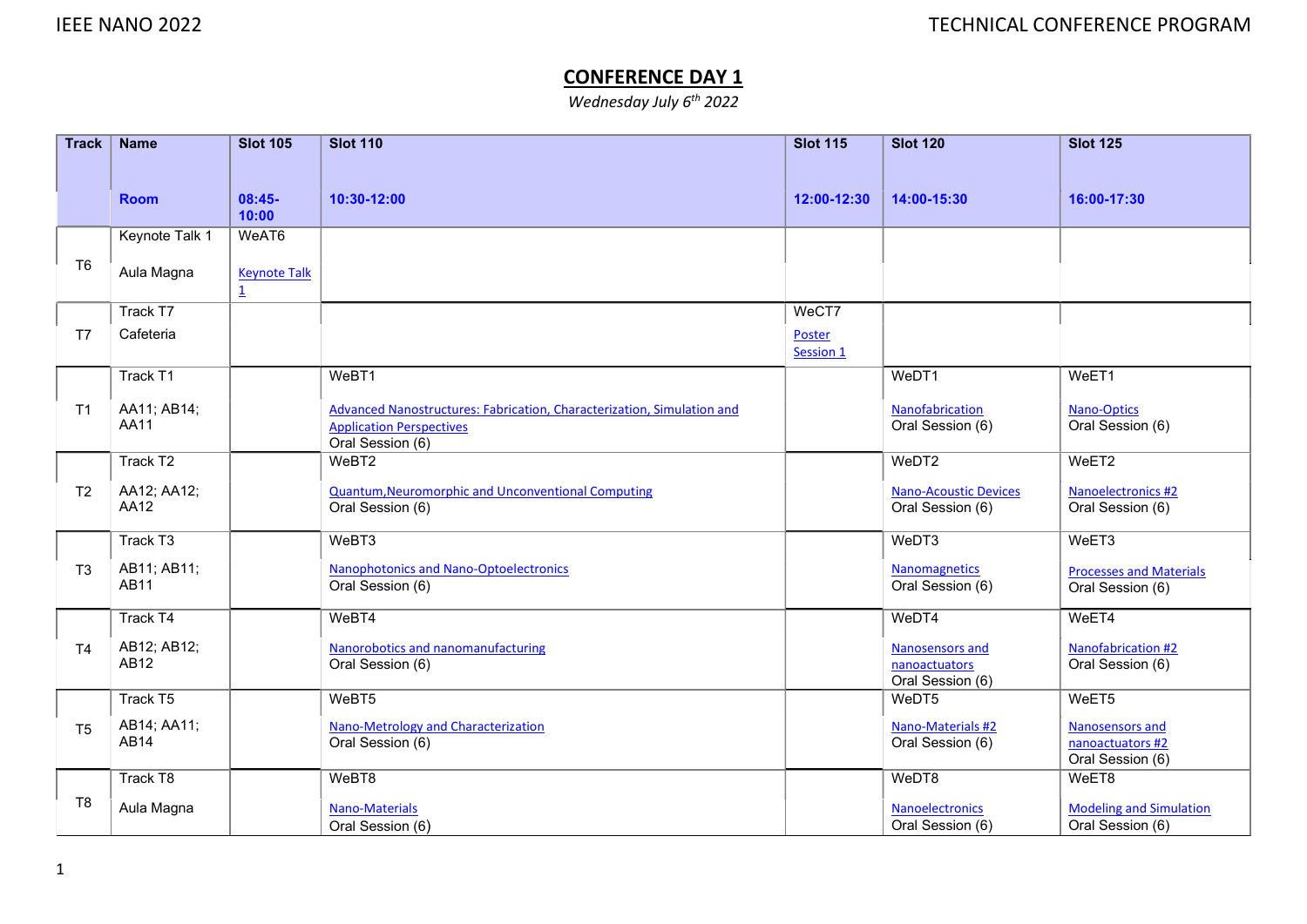## CONFERENCE DAY 2

Thursday July 7th 2022

| <b>Track</b>   | <b>Name</b>          | <b>Slot 100</b>       | <b>Slot 105</b>                                                      | <b>Slot 110</b>            | <b>Slot</b>               | <b>Slot 120</b>                                        | <b>Slot 125</b>                                          |
|----------------|----------------------|-----------------------|----------------------------------------------------------------------|----------------------------|---------------------------|--------------------------------------------------------|----------------------------------------------------------|
|                | <b>Room</b>          | 08:45-10:00           | 10:30-12:00                                                          | $12:00 -$<br>12:30         | 115<br>$14:00 -$<br>15:00 | 15:00-16:30                                            | 17:00-18:30                                              |
|                | Track T6             | ThAT6                 |                                                                      |                            |                           |                                                        |                                                          |
| T <sub>6</sub> | Aula Magna           | <b>Keynote Talk 2</b> |                                                                      |                            |                           |                                                        |                                                          |
|                | Track T7             |                       |                                                                      | ThCT7                      |                           |                                                        |                                                          |
| T7             | Cafeteria            |                       |                                                                      | Poster<br><b>Session 2</b> |                           |                                                        |                                                          |
|                | Track T8             |                       |                                                                      |                            | ThFT8                     |                                                        |                                                          |
| T <sub>8</sub> | Aula Magna           |                       |                                                                      |                            | Plenary                   |                                                        |                                                          |
|                |                      |                       |                                                                      |                            | Talk 1                    |                                                        |                                                          |
|                | Track T1             |                       | ThBT1                                                                |                            |                           | ThDT1                                                  | ThET <sub>1</sub>                                        |
| T <sub>1</sub> | AA11; AA11; AA11     |                       | Nano-Materials #3                                                    |                            |                           | Nano-Materials #4                                      | Infrared photodetection and                              |
|                |                      |                       | Oral Session (6)                                                     |                            |                           | Oral Session (6)                                       | intelligent perception<br>Oral Session (7)               |
|                | Track T <sub>2</sub> |                       | ThBT <sub>2</sub>                                                    |                            |                           | ThDT <sub>2</sub>                                      | ThET <sub>2</sub>                                        |
| T <sub>2</sub> | AA12; AA12; AA12     |                       | Modeling and Simulation #2                                           |                            |                           | <b>Modeling and Simulation #3</b>                      | <b>Nano Energy</b>                                       |
|                |                      |                       | Oral Session (6)                                                     |                            |                           | Oral Session (6)                                       | Oral Session (6)                                         |
|                | Track T3             |                       | ThBT3                                                                |                            |                           | ThDT3                                                  | ThET3                                                    |
| T <sub>3</sub> | AB11; AB11; AB11     |                       | Quantum, Neuromorphic and                                            |                            |                           | <b>Unconventional Computing: new Challenges for</b>    | Plasma-free anisotropic etching                          |
|                |                      |                       | <b>Unconventional Computing #2</b><br>Oral Session (6)               |                            |                           | Nanotechnology<br>Oral Session (6)                     | of semiconductors: MacEtch<br>and related nanotechnology |
|                |                      |                       |                                                                      |                            |                           |                                                        | Oral Session (6)                                         |
|                | Track T4             |                       | ThBT4                                                                |                            |                           | ThDT4                                                  | ThET4                                                    |
|                | AB12; AB12; AB12     |                       | <b>First Principles Modeling and Simulation of</b>                   |                            |                           | <b>First Principles Modeling and Simulation of</b>     | <b>Processes and Materials</b>                           |
| T <sub>4</sub> |                      |                       | <b>Plasma Processes for Atomic Scale</b>                             |                            |                           | <b>Plasma Processes for Atomic Scale Precision</b>     | Oral Session (6)                                         |
|                |                      |                       | <b>Precision Semiconductor Device</b>                                |                            |                           | <b>Semiconductor Device Fabrication: Opportunities</b> |                                                          |
|                |                      |                       | <b>Fabrication: Opportunities and Challenges</b><br>Oral Session (6) |                            |                           | and Challenges (Code 14y75) #2<br>Oral Session (6)     |                                                          |
|                | Track T5             |                       | ThBT5                                                                |                            |                           | ThDT5                                                  | ThET <sub>5</sub>                                        |
| T <sub>5</sub> | AB14; AB14; AB14     |                       | The impact of 2D nanomaterials on green                              |                            |                           | <b>Nanofabrication for Quantum Technologies</b>        | <b>Nanofabrication for Quantum</b>                       |
|                |                      |                       | high-frequency technology                                            |                            |                           | Oral Session (5)                                       | Technologies (Code rgw2w) #2                             |
|                |                      |                       | Oral Session (5)                                                     |                            |                           |                                                        | Oral Session (4)                                         |
| T <sub>9</sub> | Track T9             |                       | ThBT9                                                                |                            |                           | ThDT9                                                  | ThET9                                                    |
|                | Aula Magna           |                       | Nano-Biomedicine                                                     |                            |                           | Nano-Biomedicine #2                                    | Nano-Biomedicine #3                                      |
|                |                      |                       | Oral Session (6)                                                     |                            |                           | Oral Session (6)                                       | Oral Session (6)                                         |